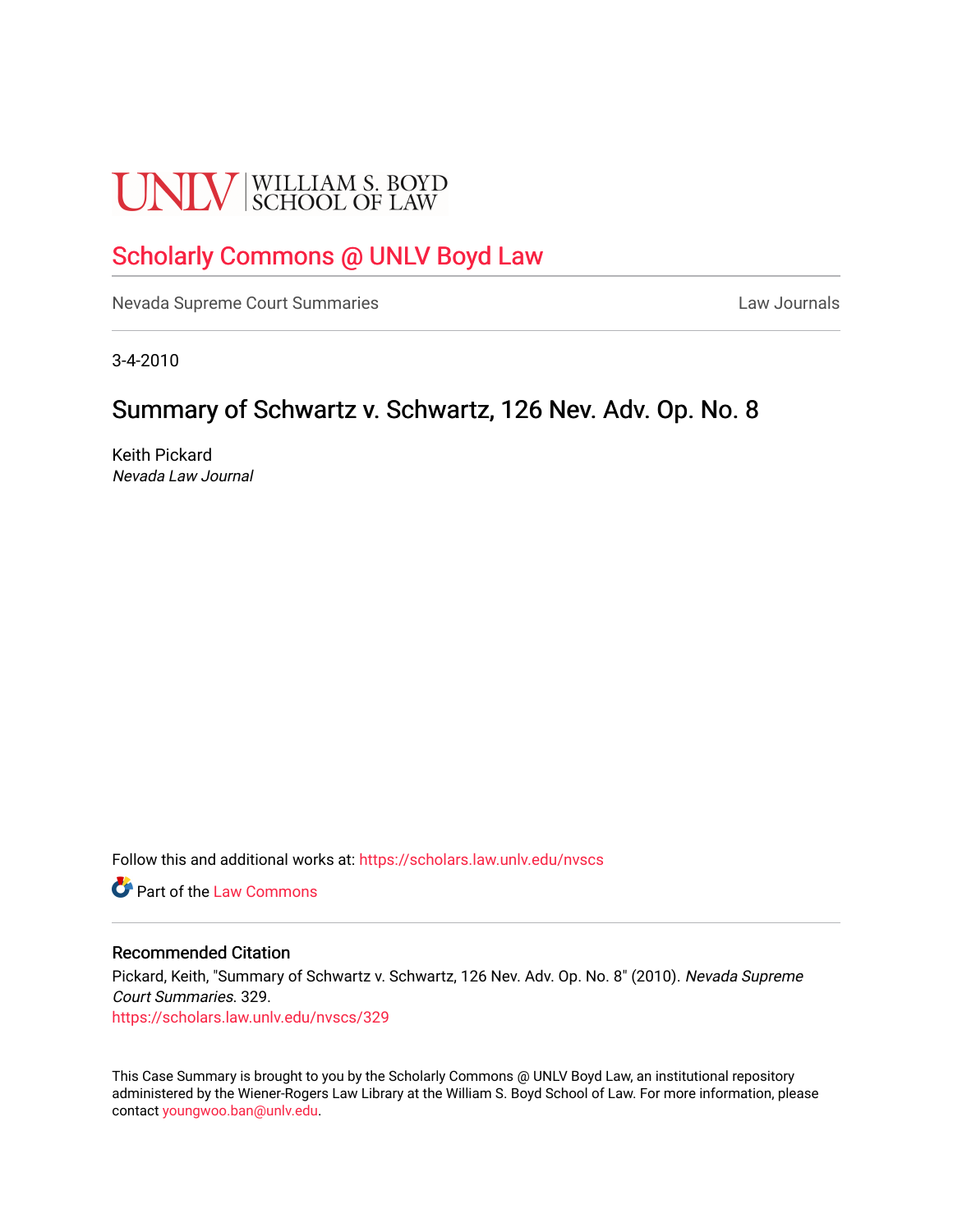#### **FAMILY LAW: LUMP-SUM ALIMONY, APPROPRIATE ANALYSIS AND DETERMINATION**

#### **Summary**

Appeal from an Eighth Judicial District Court divorce decree and post-decree orders denying motion for new trial in property distribution issues. The Supreme Court held that a district court should assess not only age disparity but also life expectancy and continuing health when conducting a full and proper analysis of whether lump-sum alimony awards are appropriate.

#### **Disposition/Outcome**

On appeal, the Nevada Supreme Court affirmed in part, reversed in part and remanded the case for the district court to perform a complete analysis of whether lump-sum alimony is appropriate when there is a disparity in the ages of the parties and where a short life expectancy of one of the parties makes the award illusory. The Court affirmed the district court's determination of the amount awarded. The Court reversed the lower court's order denying lump-sum alimony because it failed to fully consider the disparity in ages, the record of the husband's declining health and the rule that alimony terminates upon the death of the payor, making the award illusory.

#### **Factual and Procedural History**

Milton and Abigail met in May 1992 and married in 1993. At the time of their meeting, Abigail was a practicing registered nurse. She stopped working at the time of their marriage at Milton's request. Milton was 71 years old and Abigail was 41 years old at the time of their marriage.

In December 1994 Milton filed for divorce, and the parties separated for 19 months. The couple thereafter reconciled, made additional promises and memorialized their promises in a reconciliation agreement. Milton again filed for divorce again in April 2006 and this time the couple was granted a divorce following a bench trial. Shortly after the divorce, Milton and Abigail discussed reconciliation and remarriage on several occasions.

Following their discussions of reconciliation, Abigail filed motions for a new trial and to amend the district court's findings of fact, conclusions of law, and decree of divorce based upon Milton's reconciliatory statements. The court denied her motions in their entirety, and Abigail appealed.

#### **Discussion**

#### A. *Standard of Review*

The Nevada Supreme Court reviews dispositions of property and awards of alimony for abuse of discretion.<sup>[2](#page-1-1)</sup> The Court will not substitute its judgment for that of the lower court given the district court's "opportunity to observe parties and evaluate the situation."<sup>[3](#page-1-2)</sup>

<span id="page-1-1"></span><span id="page-1-0"></span> $^{1}$  By Keith Pickard<br> $^{2}$  Wolff v. Wolff, 112 Nev. 1355, 1359, 929 P.2d 916, 918-19 (1996).

<span id="page-1-2"></span><sup>&</sup>lt;sup>3</sup> *Id.*, 112 Nev. at 1359, 929 P.2d at 919 (citing Winn v. Winn, 86 Nev. 18, 20, 467 P.2d 601, 602 (1970)).